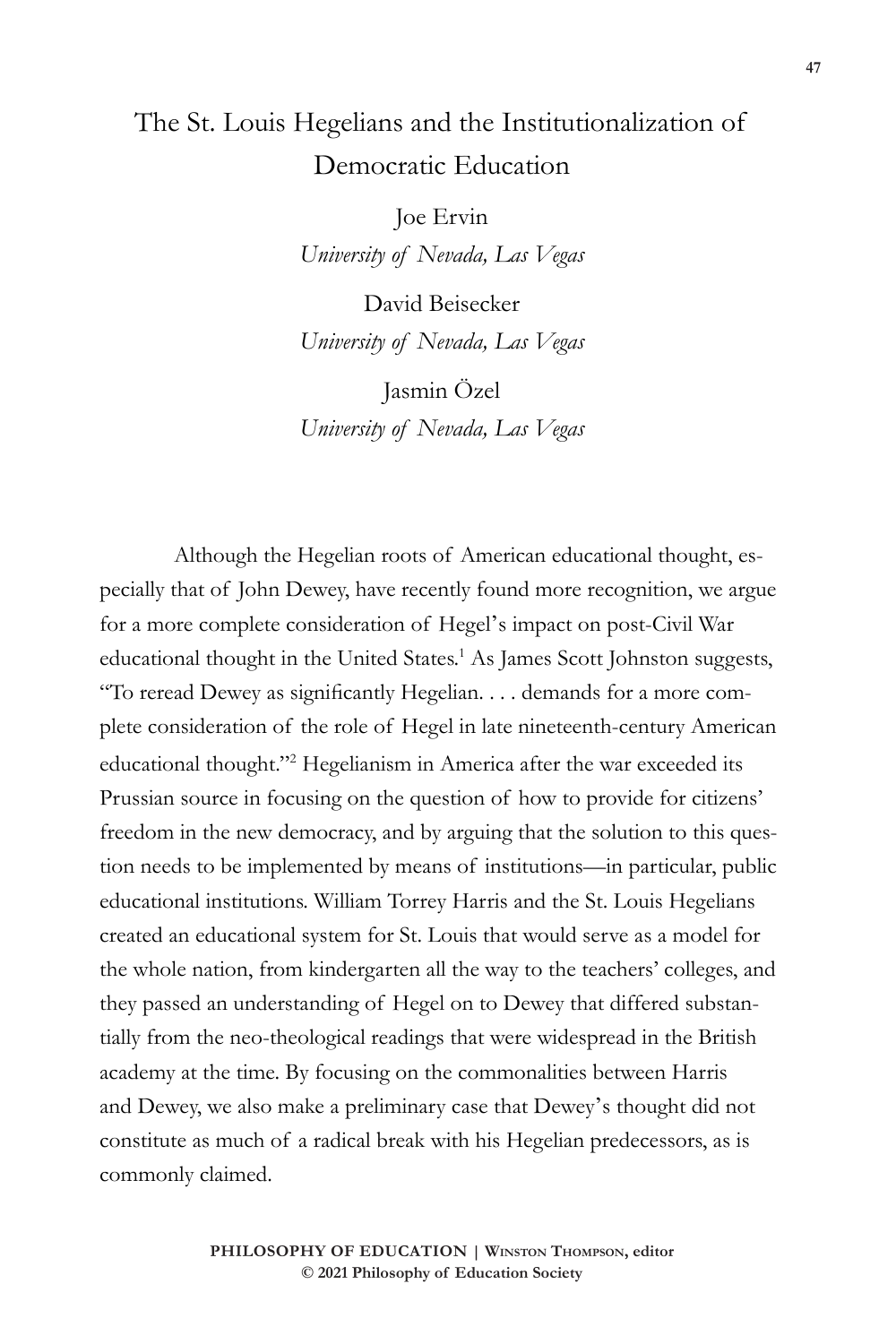# WILLIAM TORREY HARRIS AND THE ST. LOUIS HEGELIANS

The American reception of Hegel, especially as it applies to education, owes much to William Torrey-Harris and the St. Louis Hegelians. Yet their fascinating history is still not widely recalled. Originally from Connecticut, Harris moved to St Louis and secured a position teaching in the public schools in1858. There, he encountered Henry Brokmeyer, a German émigré who had been compelled by Thoreau's example to move to a secluded cabin outside St. Louis with a mind to "make Hegel speak English" by translating his *Greater Logic*. It was he who in 1858 introduced—and eventually converted—Harris to Hegelianism. Together, they comprised the intellectual backbone of the St. Louis Philosophical Society, which was formed in 1866. In 1867, this society launched the first academic philosophy journal in the Americas, *The Journal of Speculative Philosophy* (JSP).

The importance of this journal cannot be overstated. Charles S. Peirce, William James, and Josiah Royce all had early work published in the JSP. Harris published Dewey's first article, "The Metaphysical Assumptions of Materialism," in 1882, while Dewey was still a schoolteacher in Oil City, Pennsylvania. Dewey recounts that Harris encouraged Dewey to pursue graduate studies, which he did, under Harris's friend, George Sylvester Morris, at Johns Hopkins University. Dewey would go on to publish his next three articles for the JSP.<sup>3</sup> Bankrolled and edited chiefly by Harris, the JSP also brought Hegelian thought to American shores. In addition to translations of Hegel by Henry C. Brokmeyer and Harris, it included several translations of commentaries by his influential biographer, Karl Rosenkranz, who became an auxiliary member of the St. Louis Philosophical Society.4 Portraying Hegel as a liberal reformer, Rosenkranz was a "Center" Hegelian, opposed to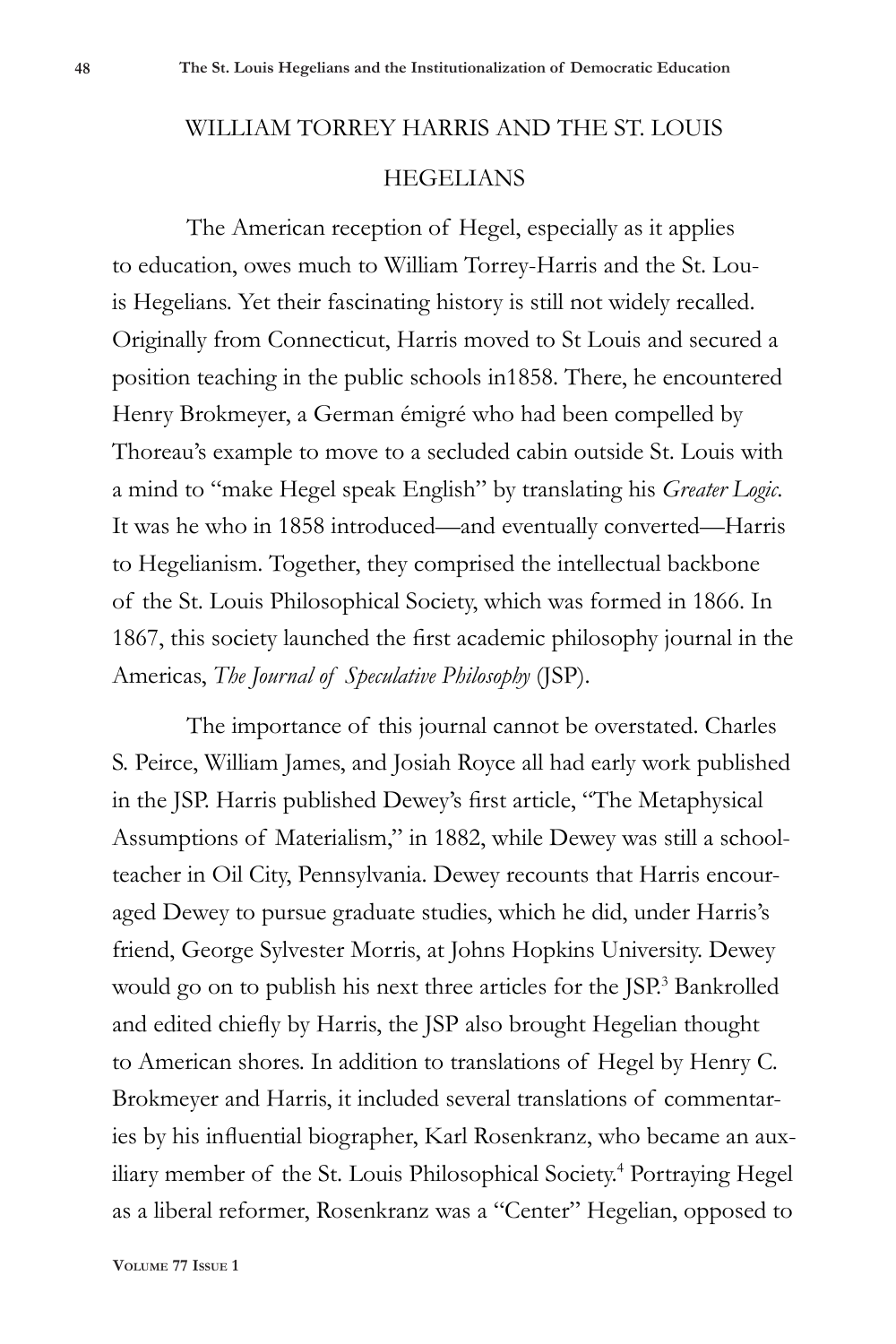both the conservative "Old" (or right wing) Hegelians and the revolutionary-minded "Young" (or left wing) Hegelians.

Given their attachment to the public schools, it's no great mystery why the St. Louis Hegelians would latch onto Hegel—especially Rosenkranz's understanding of Hegel. Rosenkranz was well-known for working Hegel's thought into an influential philosophy of education. Anna Brackett (Harris's colleague and the first woman to become principal of a normal school) translated sections of his 1848 *Die Pae*dogogik als System for the JSP.<sup>5</sup> Eventually Harris released an edition of this translation in 1886 under the name of *The Philosophy of Education*, alongside his own analysis and commentary.

In 1868, Harris became superintendent of the St. Louis Public Schools. Under his leadership, the St. Louis system emerged as an institutional model for the entire nation—encompassing not only primary and secondary schools, but also Brackett's normal school, centers for adult and vocational education, and a library. In 1873, it opened the first public kindergarten in the nation under the direction of another St. Louis Hegelian, Susan Blow. After twelve successful years as superintendent, Harris returned to his Yankee roots and took over the administration of the Concord Summer School of Philosophy from his friend Amos Bronson Alcott. For several years, there had been a steady and fruitful exchange between New England Transcendentalists and St. Louis Hegelians. Emerson and Alcott both lectured at the St. Louis Philosophical Society, and both were auxiliary members. Likewise, Harris, Thomas Davidson, George Howison, and Denton Snider lectured at the Concord School.

The Concord School folded soon after Alcott's death in 1888, and Davidson established a similar school, the Glenmore School, in the Adirondacks in 1889. Harris and Dewey both lectured several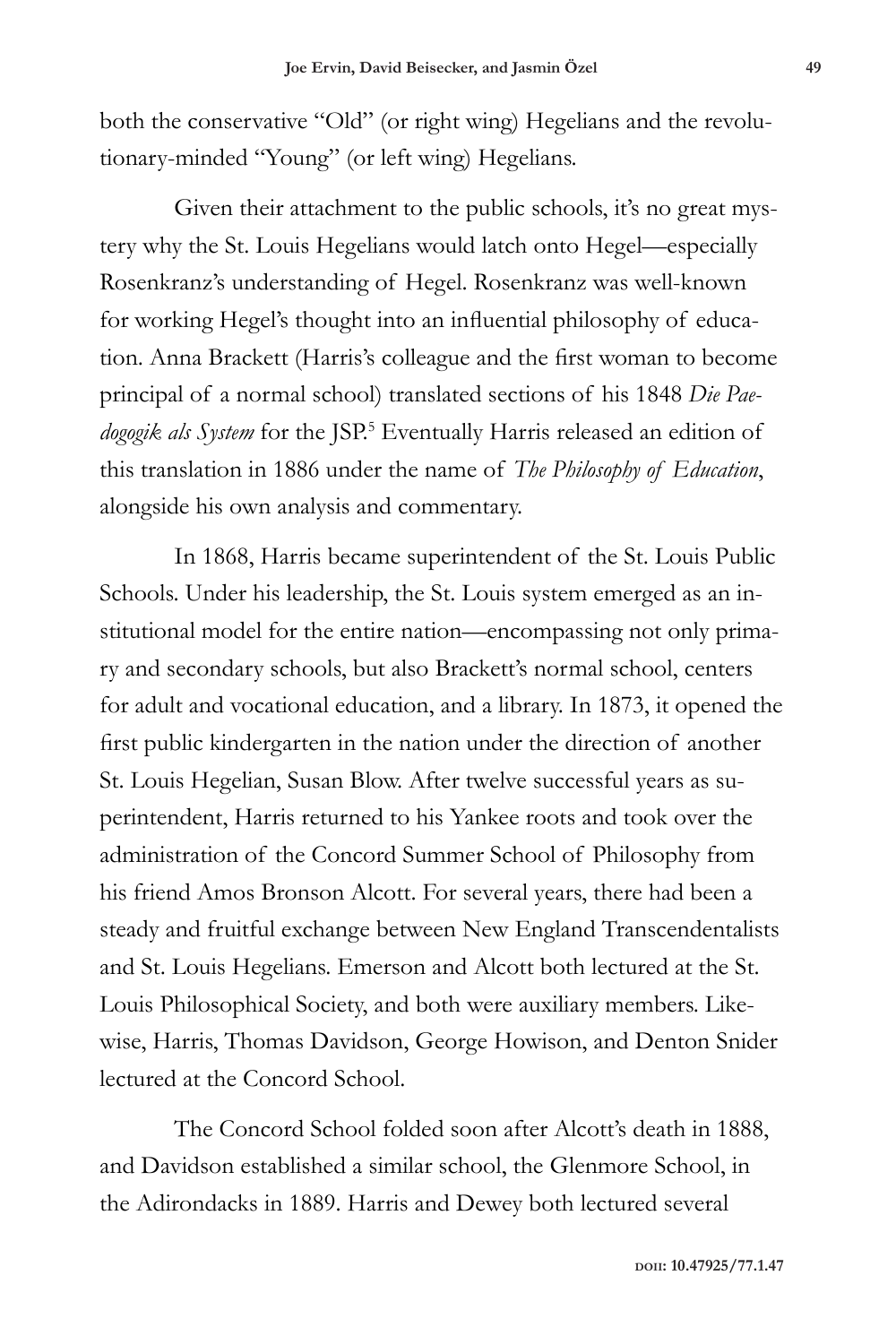summers at Glenmore, and both built summer cottages nearby. By this time Harris was recognized as the pre-eminent interpreter of Hegel in America. He finally realized the long-standing aim of the St. Louis Hegelians when he published a translation of *Hegel's Logic*, in 1890. Dewey drew upon Harris's translation for his lectures on Hegel. However, Harris's renown as an educator and administrator caught up with him, and he was appointed United States Commissioner of Education in 1889, upon the recommendation of Nicholas Murray Butler, president of the National Education Association and founder of the Columbia Teachers College.<sup>6</sup> There, he served on the famous Committees of Ten and Fifteen, charged with articulating standards for teaching and learning in secondary and elementary education respectively. Harris's hand is evident, especially in the section he wrote on elementary school curriculum in the Report of the Committee of Fifteen (which he chaired). He served for seventeen years as commissioner and died in 1909.

In sum, Dewey's interactions with the St. Louis Hegelians were extensive, formative, and friendly. Moreover, the understanding of Hegel that he would have received from them would have differed dramatically from more conservative, neo-theological interpretations prevalent in the United Kingdom. As Dewey points out, Harris and his fellow St. Louisans were distinctive in reading Hegel through non-liturgical lenses, suggesting further that this is because they were largely working not from within the academy, but in the context of the public schools. Given their religious affiliations, most institutions of higher education at the time (and certainly the most influential institutions) were not the most congenial places for such a secular/humanistic reading of Hegel. Dewey further remarks that Harris's example as a thoroughly professional philosopher working *outside of academic confines* provided him encouragement that he might find a career through the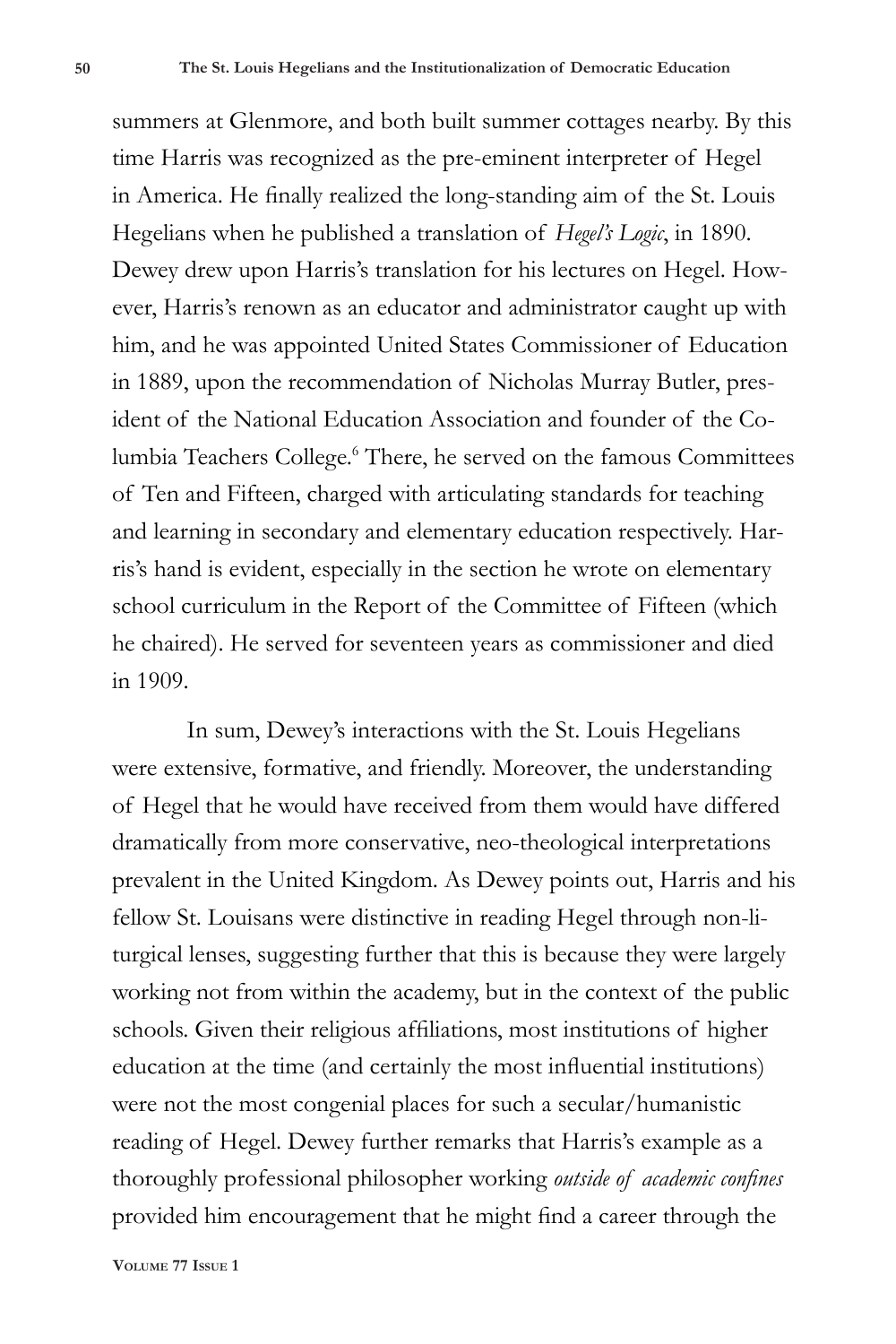study of philosophy.7

## THE AMERICAN PARADOX OF DEMOCRATIC EDUCATION IN ST. LOUIS: FROM INDIVIDUALISM TO

## INSTITUTIONALISM

The St. Louis Hegelians realized that in order to reflect and become attuned to their particular circumstances, American citizens (as opposed to Prussians) would have to reflect *democratic* values and be prepared to participate in *democratic* institutions that largely drew boundaries between church and state. This is not to say that America was unfolding a more adequate or complete conception of itself from the perspective of world-history (though Denton Snider certainly thought so). It's simply the recognition that the values of the American populace and its institutions would have to be aligned with one another, and that it was largely up to American *educational institutions* to bring this alignment about. Among these values were the familiar Emersonian ideals of self-reliance and self-trust—values that might well strike a strict reader of Hegel as alien. However, as we will now see, the early history of educational institutions in America reveals a complex mix of both transcendentalist ideas, such as those surrounding self-determination, and Hegelian ideas, which acknowledge the paradoxical character of educating citizens to participate freely in their new-formed democracy.

Joshua Goldstein has recently argued that Hegel was committed to reconciling two "seemingly contradictory democratic ideals" in education.8 The first—an "integrity ideal" exemplified by Plato's *Meno*—emphasizes that truth lies within, which in turn requires individuals to retreat from the corruptions of public life in order to learn through anamnesis or recollection. The second—a "collectivist ideal" attributed to Rousseau—holds rather that truth can only be found in a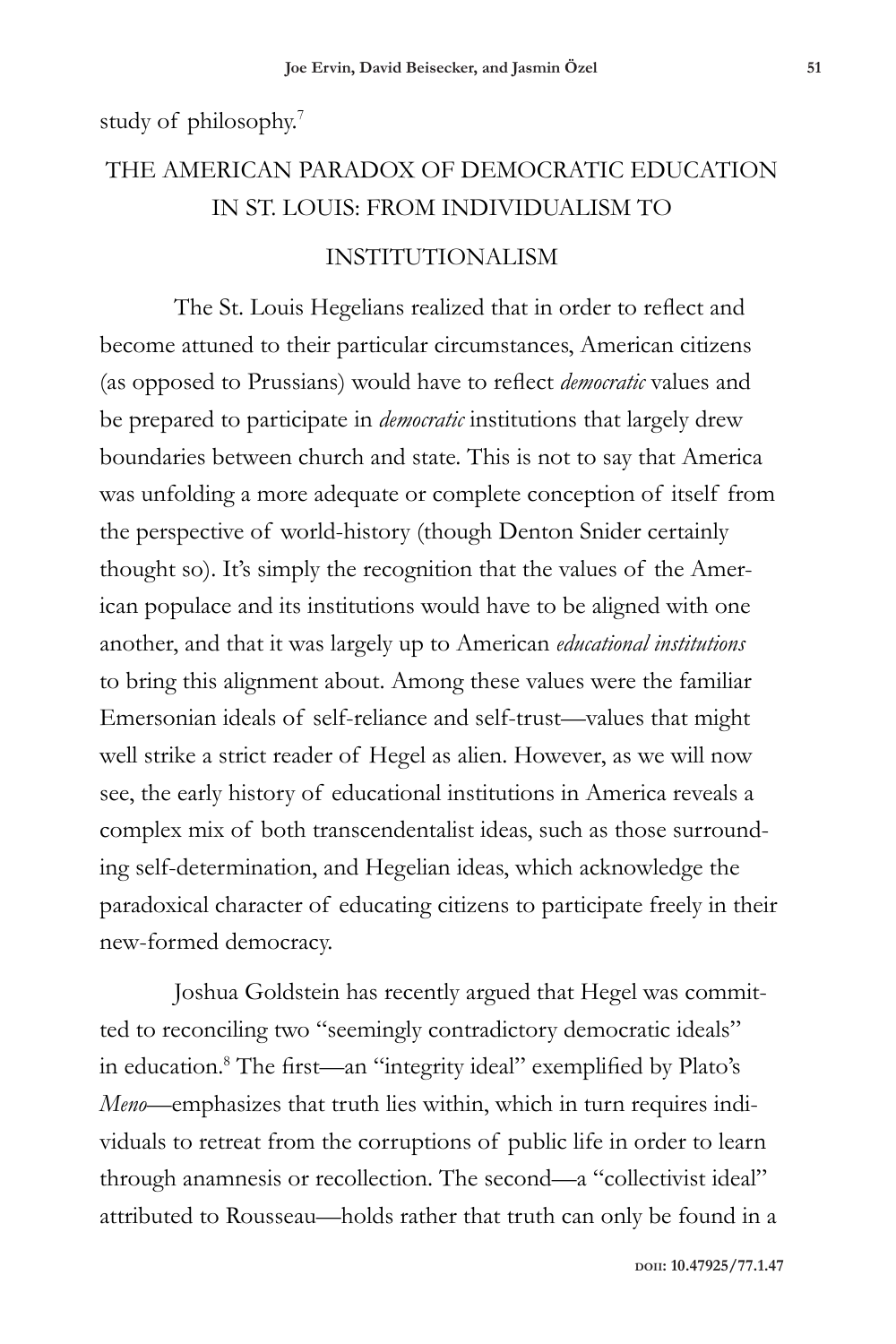shared world, suggesting instead that individuals can learn only by immersing themselves in their communities. According to Goldstein, this paradox of integrating the integrity and the collectivist ideals translates into the question of how to provide for citizens' freedom within the state. He finds the resources to reconcile the two sides of the paradox in Hegel's discussion of Bildung in the *Philosophy of Right*. There, the integrity ideal is described as "spontaneous self-activity," while the collectivist ideal consists of being "at home in the external world."9 According to Goldstein, the two sides of the paradox are reconciled once the transformative character of Bildung is truly understood: education liberates their recipients from the immediate needs of nature and transforms them from a merely natural being into an *ethical* one. Education hence makes individuals *ethical* by removing what's *natural*  and developing their *second nature* instead, through the "structural and systemic education of individuals through acculturation or cultivation."10 In turn, the world spirit overcomes its own immediacy in the course of what Hegel calls history. Once spirit completes this process of self-education, "it reveals both that the integrity ideal (spontaneous self-activity) and the collectivist ideal (to be at home in the external world) are inherent in the historical process itself."11

We agree that Hegel was concerned about working through tensions within the conception of education, especially in the *Philosophy of Right.* Eternal truths can only come to life in the individuals who recollect them, and yet the community needs to be acknowledged as the individual's "motivating end and a foundation."12 However, Goldstein characterizes Hegel's ideas as distinctly *democratic*, and so takes their reconciliation to be a sufficient warrant to "reclaim Hegel as a theorist of democratic politics."13 Such a characterization of Hegel as a democratic thinker would come as a surprise to many.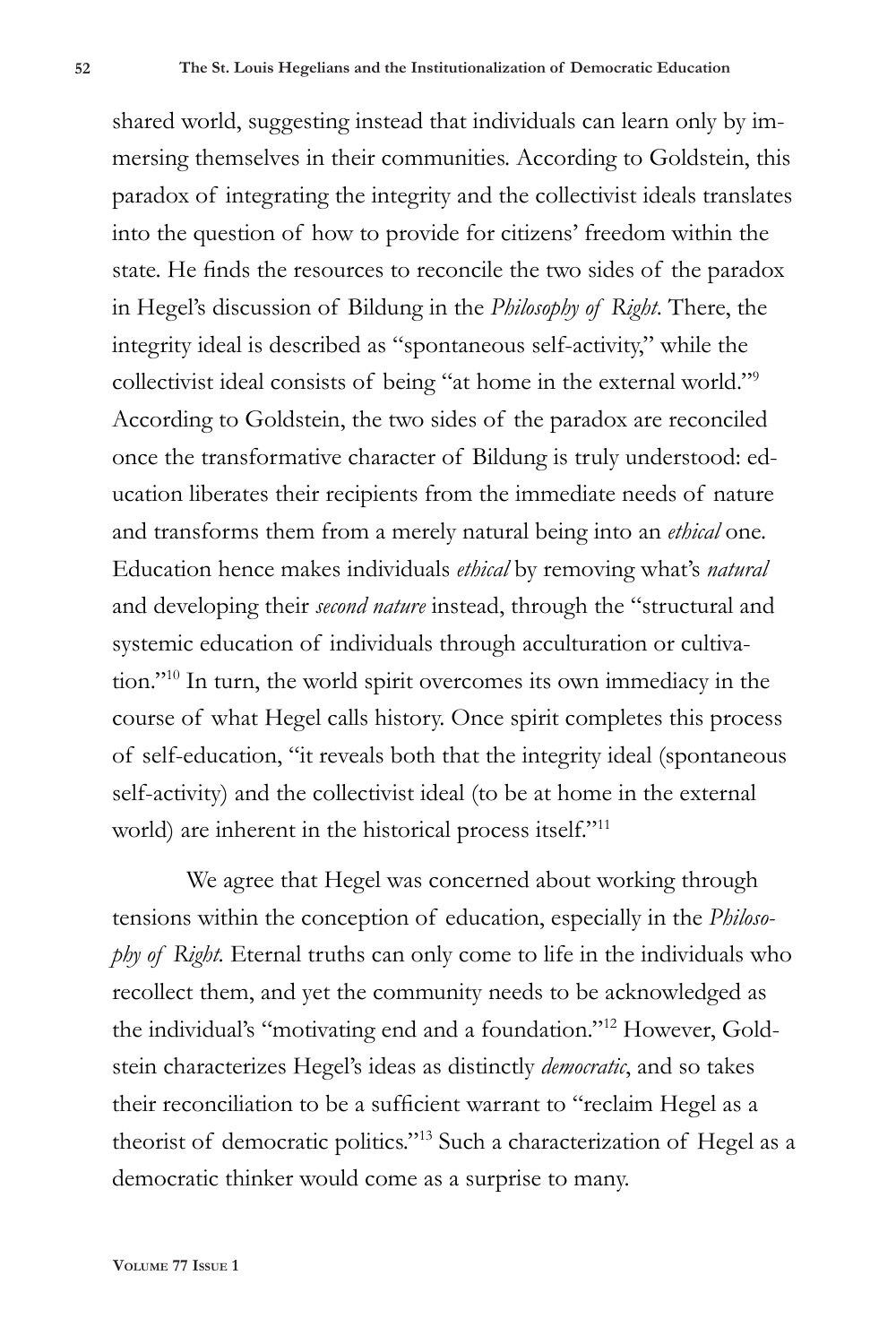Instead, we suggest that it was only once Hegelian thought reached St. Louis that the paradox of education takes on democratic overtones. The St. Louis Hegelians saw an "underdeveloped element" and the need to democratize Hegel.14 In order for a paradox of *democratic* education to arise the addition of two new ingredients were still required, and St. Louis provided for both: a concern for the (positive) freedom of individual citizens that went beyond Hegel's concerns on the one hand, and a focus on the creation of new educational institutions along the frontier on the other hand. Goldstein rightly notes that Hegel's *Philosophy of Right* integrates two paradoxical ideals in education. However, we only find a focus on self-reliance, self-trust, and democracy—the idea that citizens participate *in the determination of their own institutions*—once Hegelian thought reached America and encountered Transcendentalism, and once attempts were made to build educational institutions in a Hegelian spirit, which acknowledges the paradoxical character of the enterprise of educating citizens to be free.

There are two reasons why the paradox of education needed to reach American shores to become a democratic one—one concerning the history of ideas in the United States, the other its history as a country. First, the particular fusion of Hegelianism and Transcendentalism found in the intellectual climate in St. Louis around the Civil War produced a whole new kind of tension: namely one between (Emersonian) self-reliance and self-trust and freedom on the one hand, and government and educational institutions on the other. The St. Louis Hegelians were focused upon promoting freedom ("self-activity") and self-reliance of the individual, while at the same time sharing the Hegelian conviction that true ("positive") freedom is only possible within the institutions of the state. They thought that education would give "man the possession of the instrumentalities of intelligence" required to be a productive citizen.15 Education would help individuals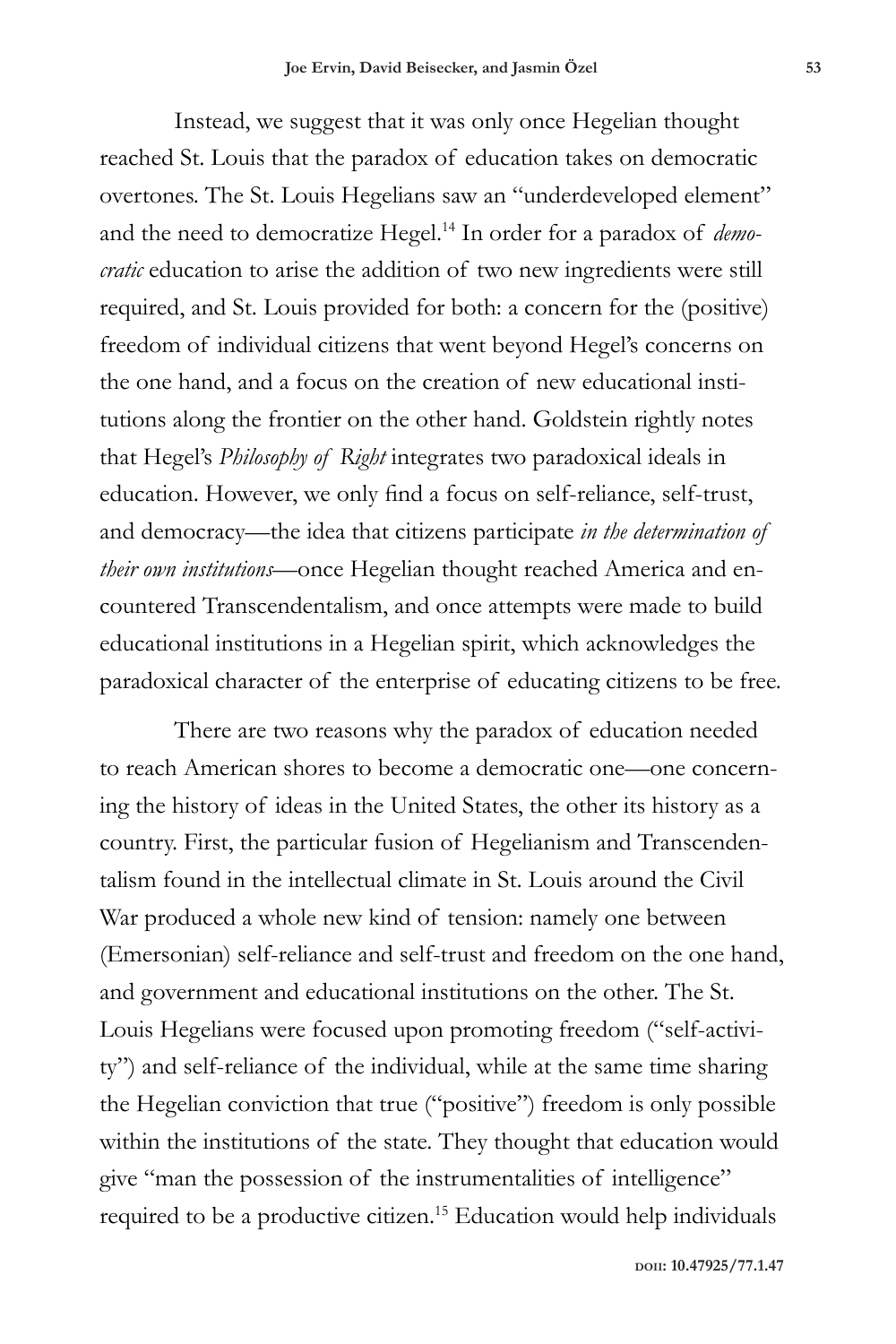fully participate in the state's institutions, and hence render them free.

Second, the St. Louis Hegelians' democratic reading of Hegel's philosophy of education was also driven by practical considerations, namely by the task of building new institutions, particularly educational institutions, along the American frontier. The most important thing that a "Hegelian ethic of self-actualization of the human spirit" required was an appropriate public schooling system.16 If the new nation was to have productive citizens, it would need to educate individuals into a "productive citizenship in a democratic society."17 While the radical abolitionists held that man is "free and equal in the absence of social restraints," the St. Louis Hegelians objected that such a purely "negative or abstract theory of freedom" was far too one-sided and "suffered from a deficient understanding of the relationship of the individual to society." 18 Drawing on Hegel's analysis of the French Revolution and the Reign of Terror, the St. Louis Hegelians saw a similar threat of disintegrative individualism, particularly along the American frontier, and particularly in the radical abolitionists' attitude towards the Union. The mere destruction of slavery would not be sufficient for the full emancipation of slaves. That requires positive freedom as well, which can only arise within the constraints of communities and their institutions.19 The "adamant individualism" of the pre-war period thus needed to be tempered by the promotion of the "gradual reform of social institutions," chiefly educational institutions.20 Brokmeyer, Harris, and Snider believed that the experience of the Civil War had prepared the young nation for such a new "era of social solidarity."21

## HARRIS AND DEWEY ON EDUCATION

For both Dewey and the St. Louis Hegelians, education plays a critical social role in inculcating democratic habits and ideals. Both recognized the fragility of democratic institutions and the importance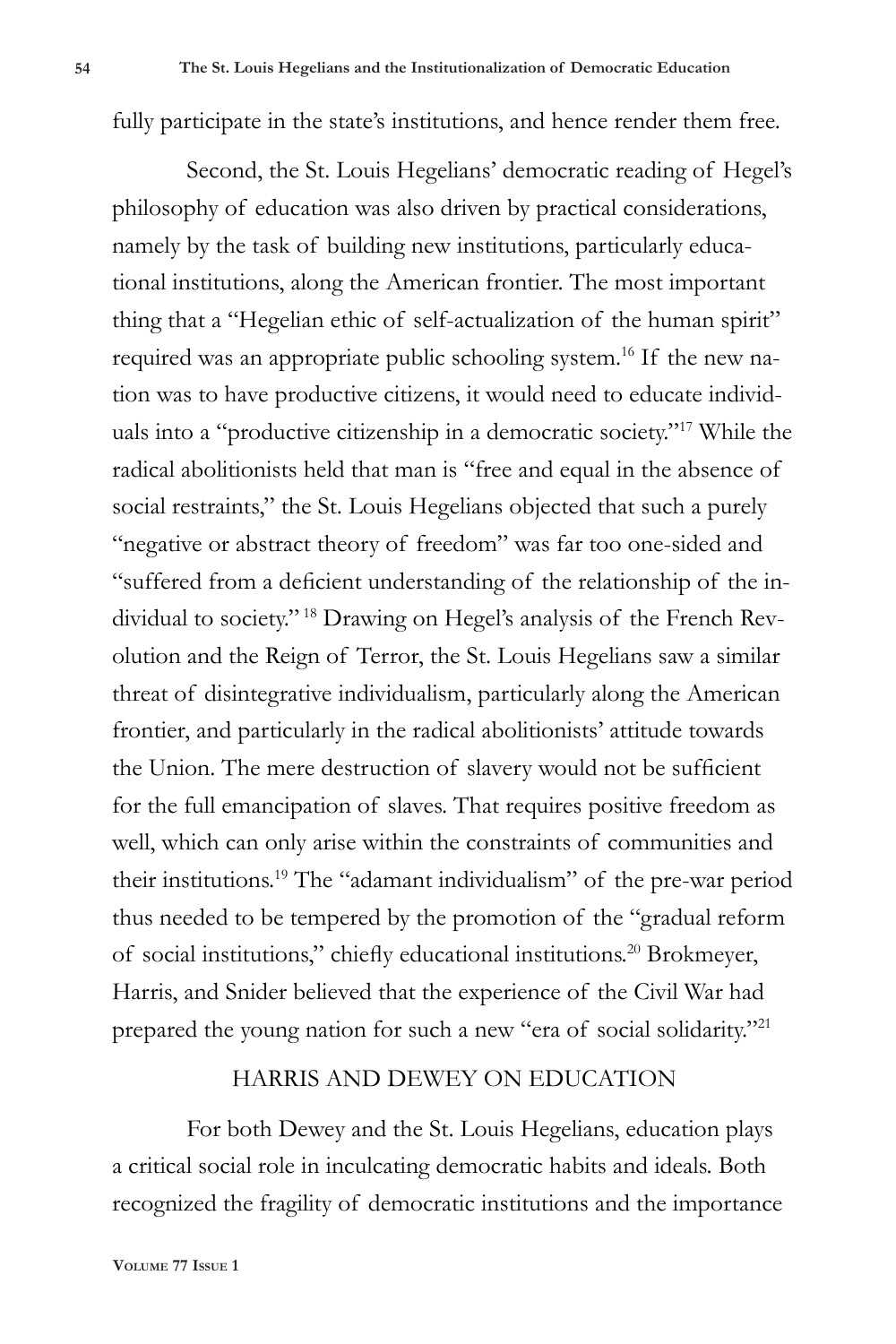of promoting a common faith in democratic values. Rather than being ordained and sustained by some absolute, supernatural power, such a faith had to come about through cooperative human work, especially in education. Still, in "Rival Readings of Hegel at the *fin de siècle*," Johnston argues that there were serious differences in pedagogical theory between Harris and Dewey. For example, Johnston points out that Dewey takes Harris to task for insufficiently appreciating that learning occurs when a situation that is at first perceived in only a problematically vague way becomes, through conceptual elaboration, perceived in a more precisely articulated way. In turn, he further suggests that these differences reflect distinct understandings of Hegel himself:

> What we have when we juxtapose Harris and Dewey is not a Hegelian philosophy and psychology of education (Harris) pitted against a pragmatist, evolutionary, or instrumental one (Dewey); it is a metaphysical and transcendental/supernatural reading of Hegel against a non-metaphysical, naturalist, and immanent  $On^{22}$

We don't think this assessment accurately characterizes Harris, and that Johnston construes Harris's notions of the Absolute and the workings of Spirit in a manner that is much more in line with neo-theological readings of Hegel. Those readings, such as that espoused by T.H. Green or F.H. Bradley, were dominate in Dewey's time in academic circles (chiefly in the UK). However, Dewey rightly stressed that Harris and the St. Louis Hegelians were coming to Hegel from a much more secular orientation: that of the public schools. In any event, given how much Dewey drew upon Harris (and his translation and interpretation of Rosenkranz) for his Hegel lectures, we don't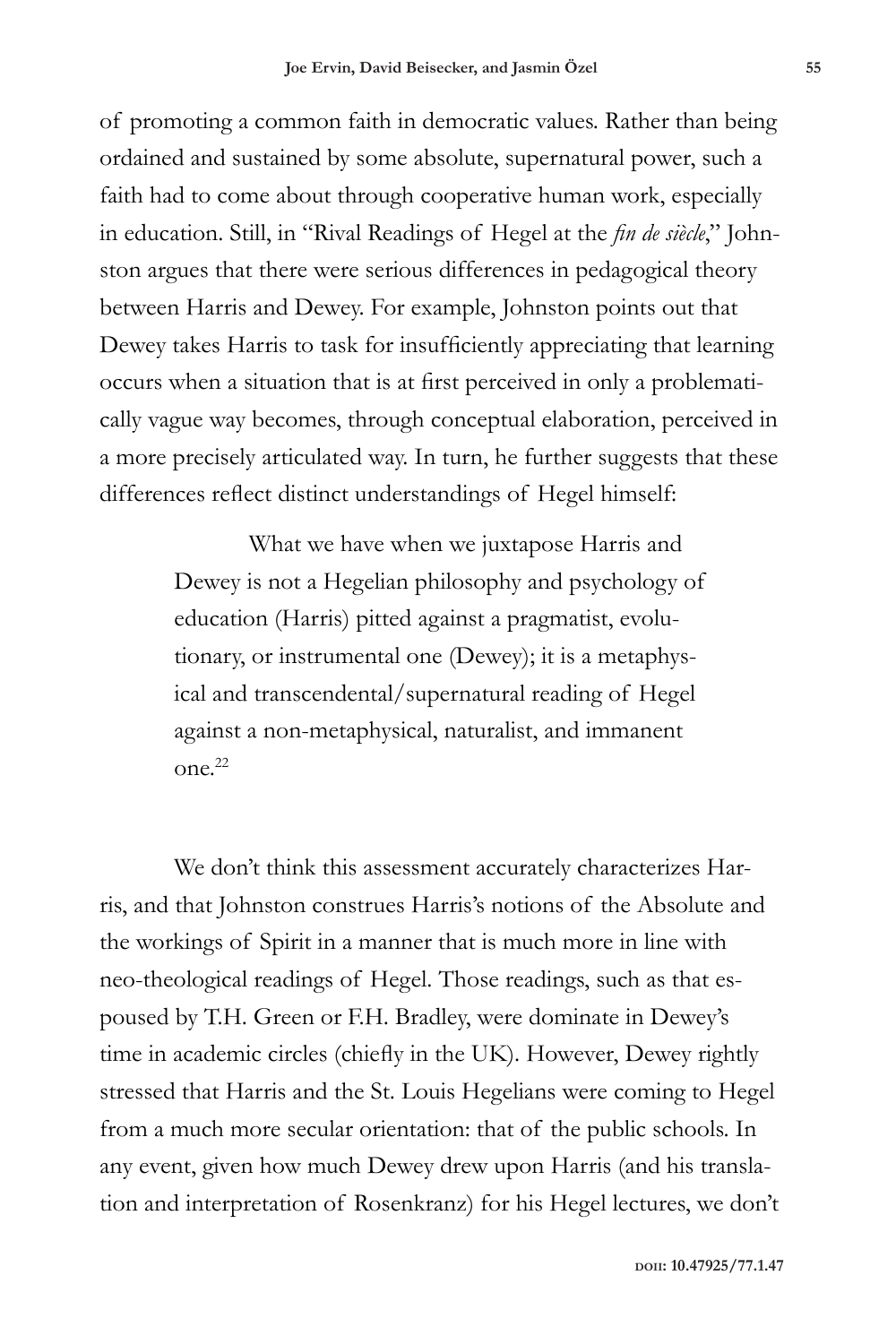think that Dewey himself would attribute such an overtly theological understanding of Hegel to Harris.<sup>23</sup>

To be sure, Dewey and Harris had their disagreements on pedagogical issues. Harris elevated the function of spiritual institutions (such as that of the church and university), whereas Dewey was suspicious of such distinctions and emphasized the spiritual in all of our activity. Harris also championed classical studies and literature (Greek and Latin), not only as a means of freeing students from a parochialism born of knowing only a single language and participating in a single culture, but also as a "solvent word" for individuals to see their place in the arc of world history.24 Dewey worried that such subjects were so detached from their original context that they were apt to appear too lifeless and alien for capturing the interest of contemporary learners. In turn, Harris (and Susan Blow) thought that Dewey placed too much emphasis upon the socialization of the child to the world of work in early education.

 Nevertheless, we think that their commonalities far outweigh their differences. In addition to their shared belief that a primary aim of education in America is to instill faith in democracy, they both decried Herbert Spencer's attitude of prioritizing science over other, particularly humanistic subjects.25 While Dewey also followed Harris and the St. Louis Hegelians in adopting a broadly anti-empiricistic view of knowledge and learning. The mind is not a blank slate, and knowing is not to be understood as mere receptivity. Learning is *making*, and knowledge is *created*. Thus, there is an emphasis in the educational theories of the Hegelians and Dewey alike on self-expression and activity: artmaking, game-playing, enacting and telling stories. Much of this activity—singing, dancing, playing games—is at the same time deliberately social.26 Through such activity, children confront *others*—other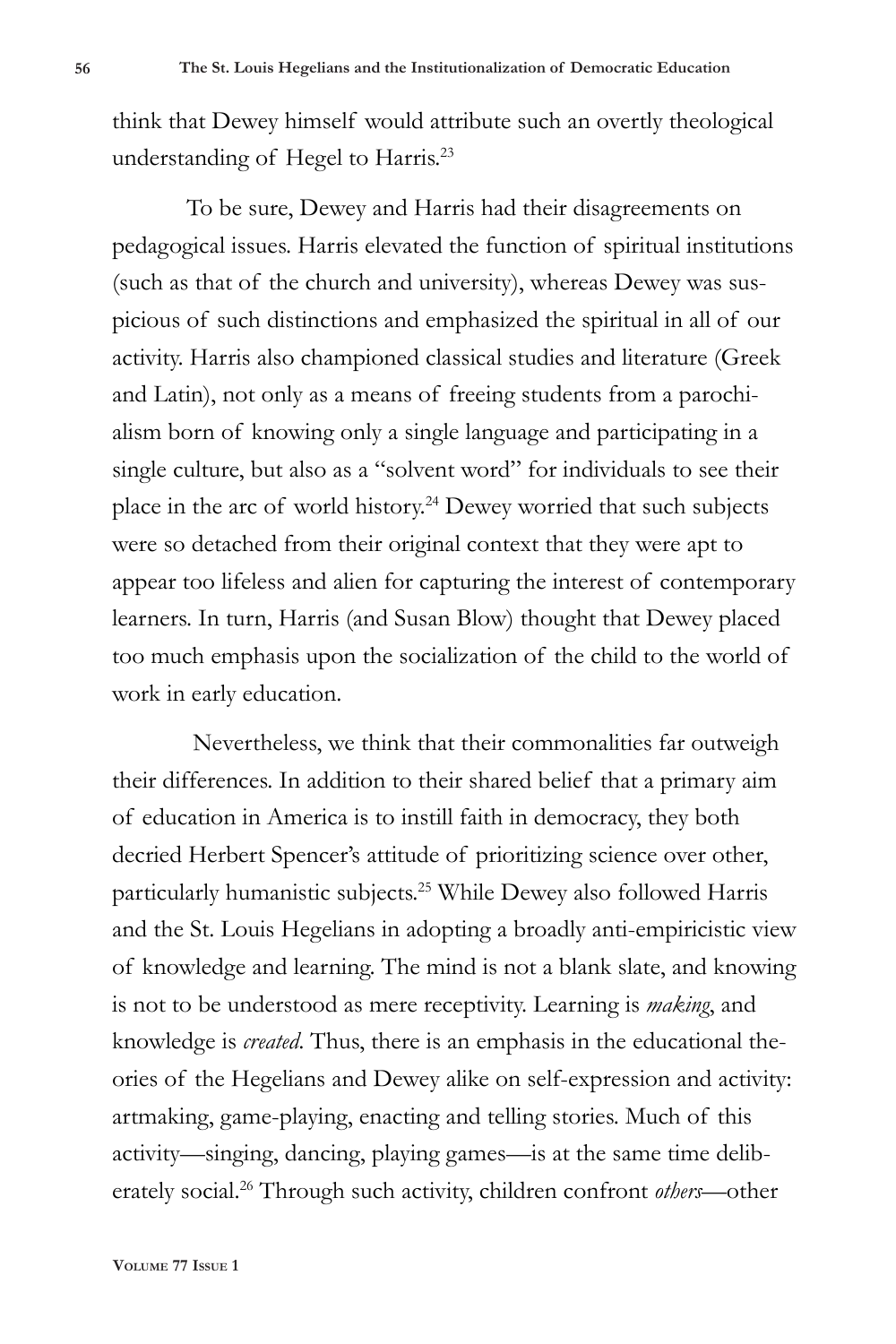objects, other organisms, other selves, and eventually other ways of life and cultures—and come to see enlarged versions of themselves when they return to themselves from such imaginative endeavors.

Although education begins at home in the family, Hegel and his American followers stressed that it shouldn't remain there. At some point, education has to be moved outside of a family so that students can encounter others not tied to them by natural bonds of kinship and mutual affection. Hegel viewed schools as places where students begin this necessary transition from family to civic society, stressing the importance of rational thought and articulation in becoming a part of society.<sup>27</sup> Hegel's thoughts on teaching center around his conception of Bildung—the process through which individuals are emancipated from their natural inclinations and become rationalized.28 Through the acquisition of "second nature," individuals become capable of ethical action, and not just ruled by their passions. As Snider colorfully puts it, "the World-Spirit is the chief pedagogue in the World-School."29 Teachers serve as its avatars as they shepherd students into the spirit of their age.

### INSTITUTIONAL EDUCATION

Through their *institutionalization* of American education, the St. Louis Hegelians gave Hegel's abstract educational philosophy its most concrete form. The institutionalization of Hegelian educational theory is most evident in its embodiment in the familiar division between primary, secondary, and higher forms of education and their attendant curricula, which stem from Harris's work on the Committees of Ten and Fifteen. Drawing upon Hegel and Rosenkranz, Harris had a stage-theory of the overall process for raising children to become good citizens. Following basic upbringing in the family (supplemented by the kindergarten), the elementary stage is an inventory that opens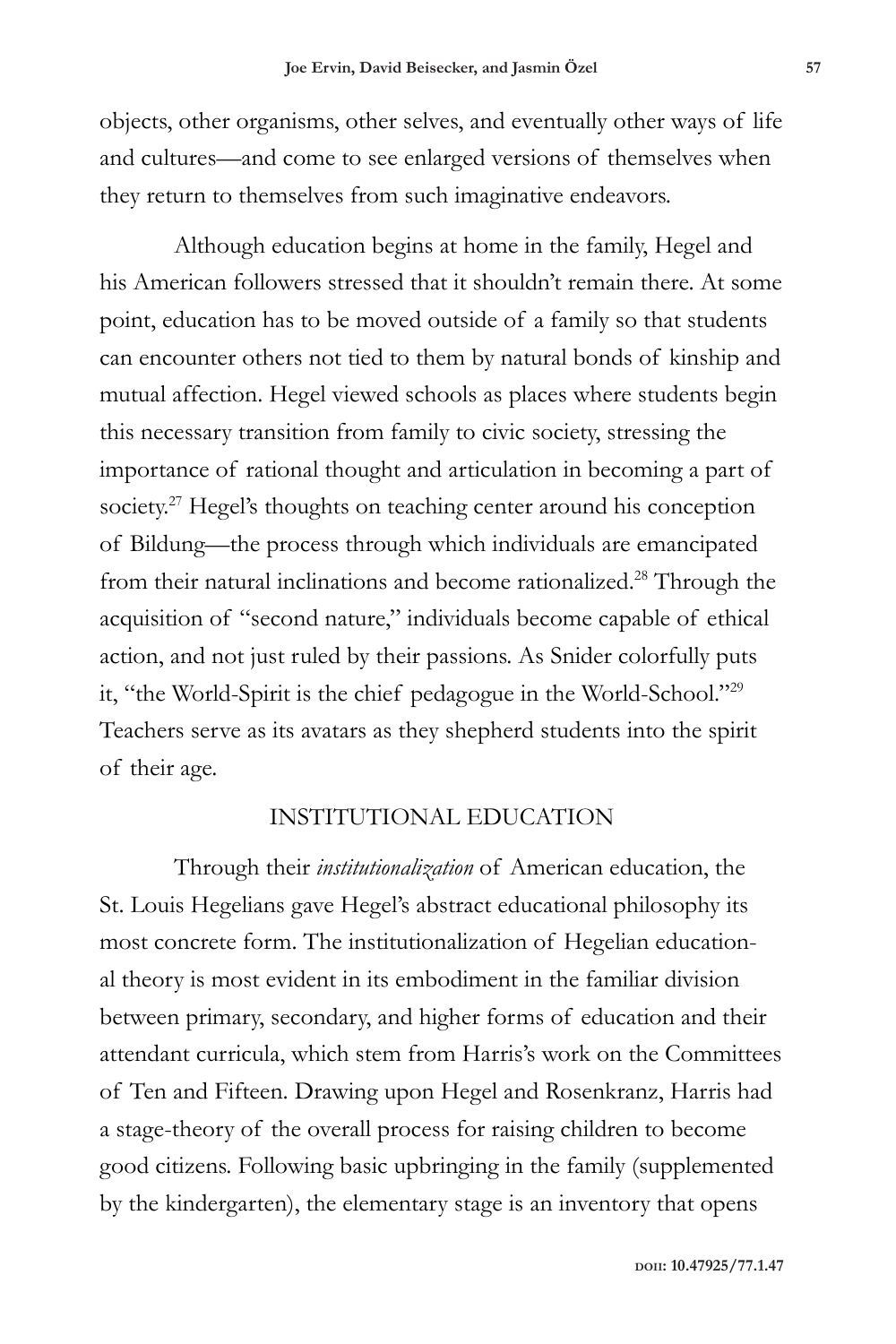"the five windows of the soul" through arithmetic, geometry, reading and writing, grammar, and history. The secondary stage is more reflective, with curricula of inorganic and organic nature, literature, grammar and logic, history, mathematics, physics, Greek, Latin, Roman, and Hebrew. Finally, higher education is a comparative stage, where "each branch is studied in the light of all the others," with curricula of natural science, sociology, logic and mental philosophy, ethics and rhetoric, philosophy of history and literature, and comparative sciences.<sup>30</sup> While Dewey was not so wed to such a set curriculum or succession of studies, he too embraced the idea of a progression of reflection aimed at the "the development of new attitudes towards, and new interests in, experience."31

For Harris, the education of a child requires a transition from "education by authority" to "education by insight."32 Such a replacement is necessary, because education by authority is inherently unstable. However, if education by insight is implemented too early:

> there is this danger . . . that the individual tends to become so self-conceited with what he considers knowledge gotten by his own personal thought and research, that he drifts towards empty agnosticism with the casting overboard of all authority. . . . The problems of the reform movement centre, therefore, on the proper method of replacing this authoritative or passive method of education by education through self-activity.<sup>33</sup>

Striking such balance is a skill, requiring different methods and strategies at different stages of a child's development. Hence, we see why the St. Louis philosophers placed so much emphasis upon *the*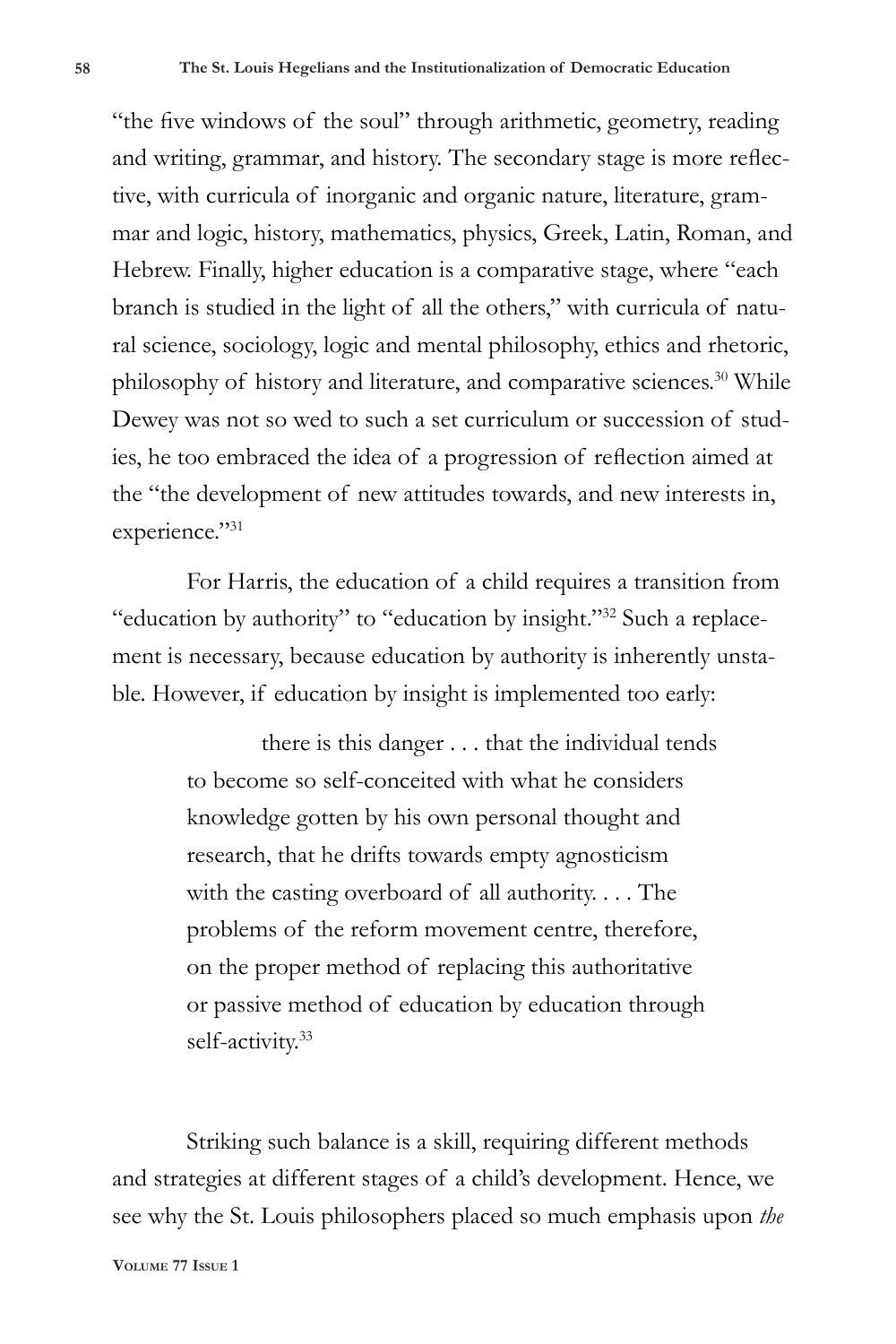*education of educators*. The issues they faced here were concrete. With heavy lobbying by Brackett, for instance, Harris was able to convince a reluctant school board to raise the standards of admission and graduation of the normal schools.<sup>34</sup> They understood well that the social need to inform and train teachers in what is now called "best practices" demands its own set of institutions aimed at supporting, elevating, and professionalizing the teaching field. And their contributions to such institutions were legion. All were active in regional and national associations; Harris even served as president of the NEA. Snider, Davidson, and Blow established summer institutes and lecture series for teachers. Blow promoted and made accessible pedagogical materials for early childhood education (including Friedrich Fröebel's games). Harris edited a popular series of Appleton readers, as well as the book series in which Brackett's edition of Rosenkranz appeared. Brackett edited *The Journal of Education*. The list goes on. Again, Harris and his St. Louis colleagues found themselves implementing Hegelian principles of education in a most concrete fashion. Theirs was a model of how to follow Dewey's recommendation for recovering philosophy by applying it to the actual problems of the day. Paraphrasing Hegel's famous dictum from the preface of *Philosophy of Right*: their rational was very real, and their real was thoroughly rationalized.

This attention to education attains its reflective culmination in the *academicization* of education. By *academicization*, we mean not only the training of teachers, but the establishment of college and university units dedicated to the production of scholarship on teaching and learning, as well as the creation of outlets for the dissemination of such research. In "The Science of Education," Brackett called for an understanding of "pedagogics" as a science in its own right in the JSP,35 and Harris echoed this call in the preface he wrote for Rosenkranz's *Philosophy of Education*. <sup>36</sup> Through such work, educators make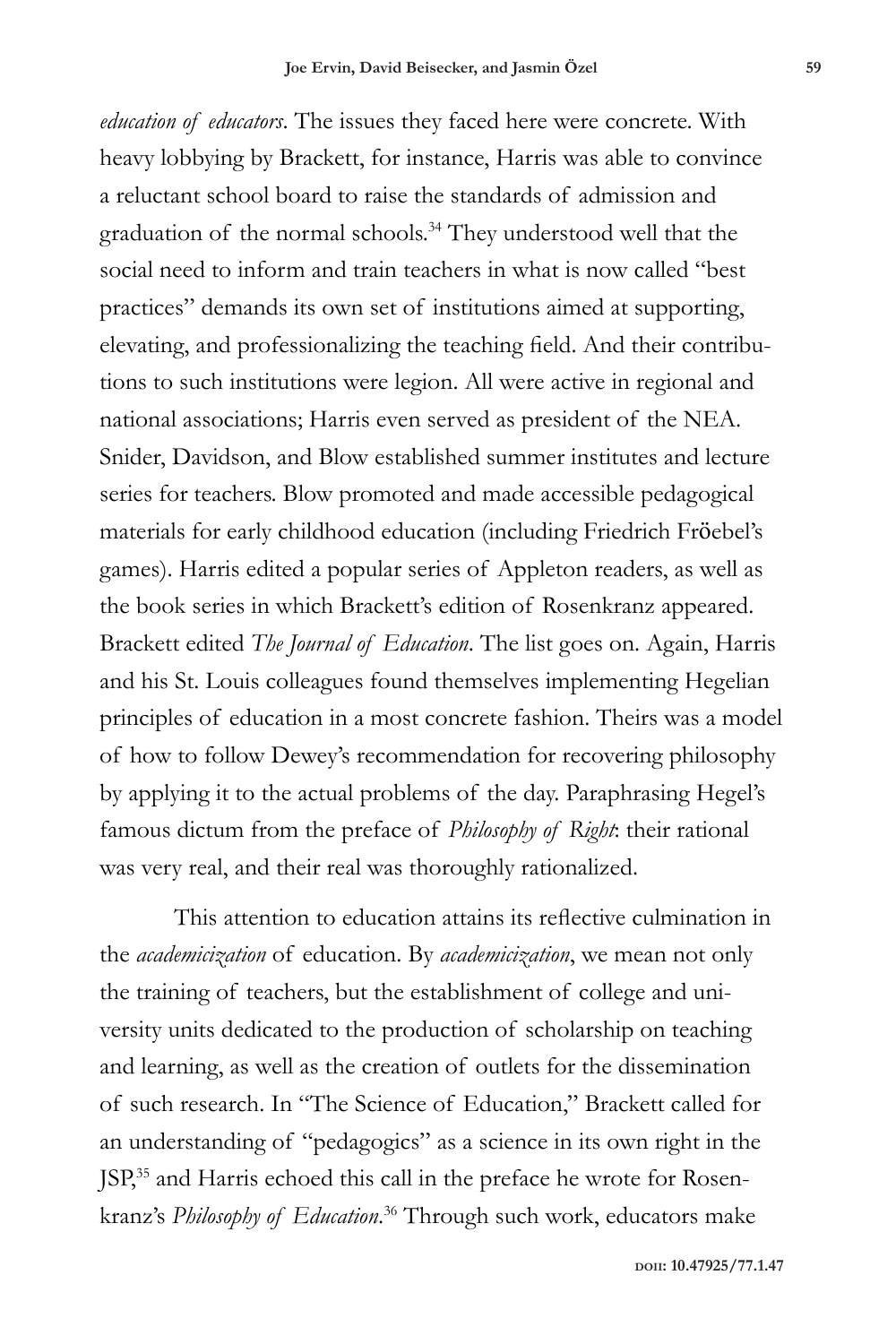their professions and self-activity their own objects of study. Thus, teaching becomes not an alien activity, but a self-conscious one, in the Hegelian sense. As they investigate and advocate for changes within their own activity, teachers see as well the workings of the world spirit in the transformations of their own practice.

Dewey also contributed much to the emergence of education as a field in its own right through his work with the Laboratory School in Chicago, and his later appointment to the Columbia Teachers College (by Harris's good friend and admirer, Nicholas Murray Butler).<sup>37</sup> However, we wish to stress how the efforts on the part of folks like Harris to institute the academicization of education were what made it possible for someone like Dewey to have the kind of career that he did. So not only did the example of the St. Louis Hegelians give Dewey some hope for a career in philosophy, their efforts to elevate the study and practice of teaching also helped to make a place for someone like themselves—a champion of humanistic and democratic ideals thoroughly steeped in a tradition in Hegel—in higher education. As Dewey remarked, that type of career had not been available before.

### **CONCLUSION**

By stressing how intertwined Dewey was with Harris and those within his orbit, we have made at least a preliminary case that Dewey's philosophy of education was not so much of a radical break from the Hegelianism that came before him. With its focus upon *institutional* development and reform, the particular brand of Hegelianism that took root outside the academy in the public schools of St. Louis put into concrete practice many of the ideas that Dewey would later give fuller philosophical expression. Much of the work Dewey is most revered for, including his abiding focus on establishing institutions to deal practically with problems of education and society, can thus be seen to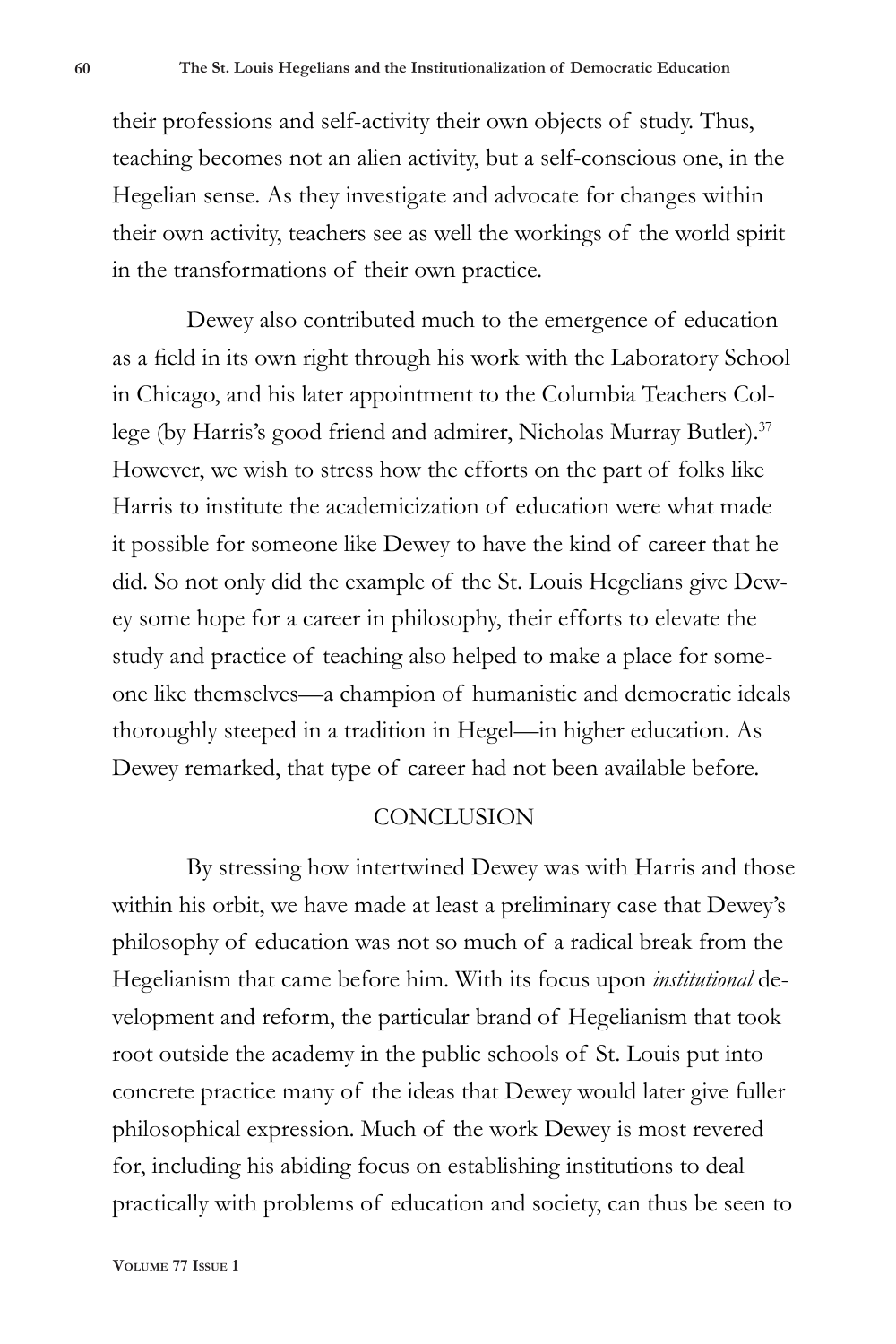be a just and fitting continuation of the efforts of his equally institutional and practically minded predecessors. Indeed, one might even argue that their efforts helped to make Dewey's work possible.

## 1

 See Jim Garrison, "The 'Permanent Deposit' of Hegelian Thought in Dewey's Theory of Inquiry," *Educational Theory* 56, no. 1 (2006): 1-37; James A. Good, "John Dewey's 'Permanent Hegelian Deposit' and the Exigencies of War," *Journal of the History of Philosophy* 44, no. 2 (2006): 293-313; John R. Shook and James A. Good, eds., *John Dewey's Philosophy of Spirit (With the 1897 Lecture on Hegel)* (New York: Fordham University Press, 2010); James Scott Johnston, "Rival Readings of Hegel at the *fin de siecle:* The Case of William Torrey Harris and John Dewey," *History of Education* 42, no. 4 (2013): 423-443.

2 Johnston, "Rival Readings," 443.

3 John Dewey, "From Absolutism to Experimentalism," in *The Later Works, 1925-1953*, ed. Jo Ann Boydston (Carbondale: University of Southern Illinois Press, 1981-91), 154.

4 Morris translated Rosenkranz's "Hegel as Publicist" for the JSP in 1872, and Dewey offered to translate Rosenkranz's introduction to Hegel's *Encyclopedia*.

5 The significant contributions of Anna Brackett and other women in the St. Louis movement (such as Susan Blow, mentioned below) deserve their own lengthy treatment. Fortunately, Dorothy G. Rogers, *America's First Women Philosophers: Transplanting Hegel, 1860-1925* (London: Continuum, 2005), 74, gives us precisely what is called for. Among other things, one can see from Rogers's study how the St. Louis Hegelians, even many of the men, had pleasantly moved well beyond Hegel in their views of the intellectual capacities of women and the roles that they may play in civil society.

6 One wistfully imagines what might happen if someone of such intellectual breadth and institutional experience were again to be appointed as secretary of education.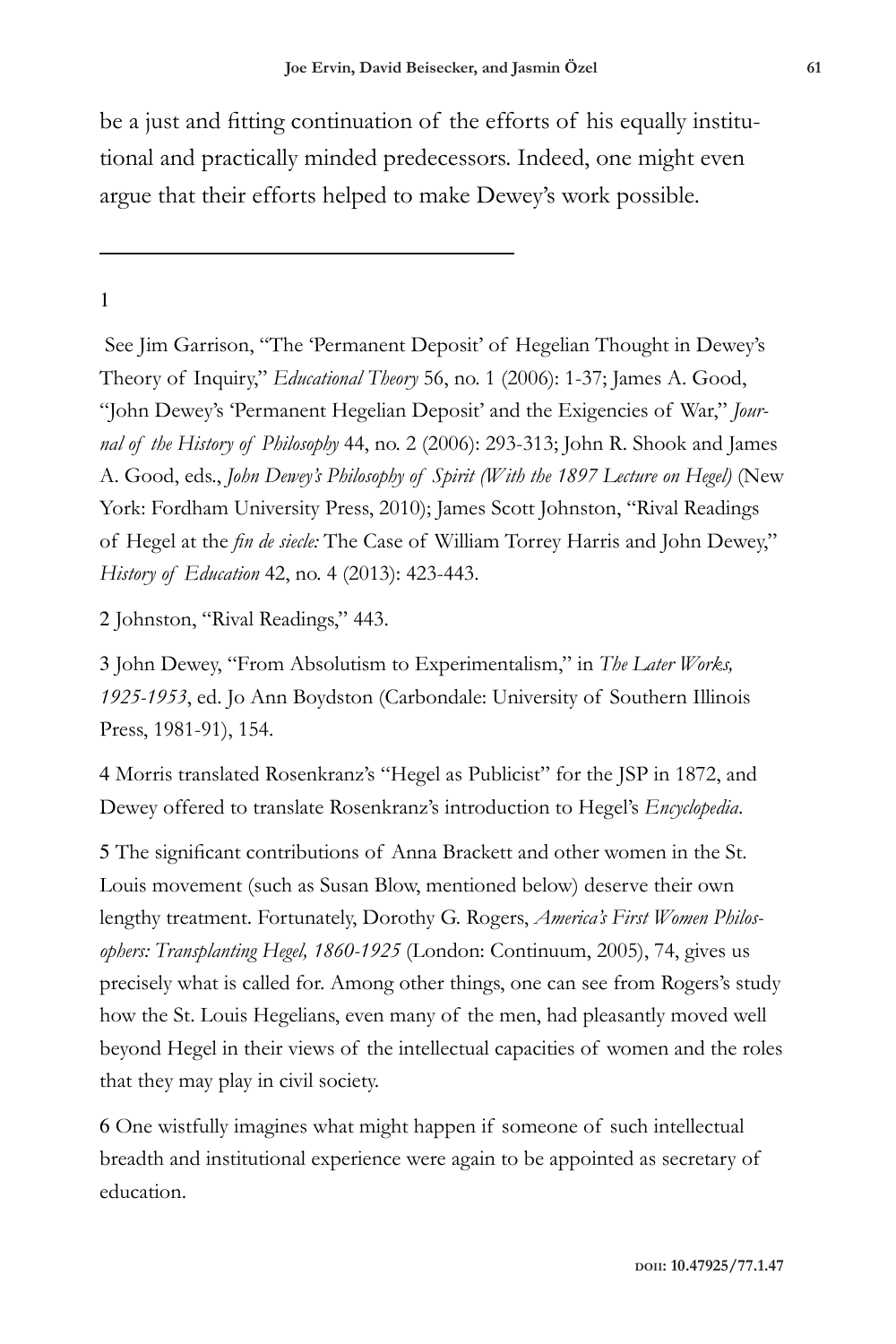7 Dewey, "From Absolutism," 154.

8 Joshua D. Goldstein, "Hegel and the Paradox of Democratic Education," *The European*

 *Legacy* 18, no. 3 (2013): 308-26; Ibid., 309.

9 Goldstein, "Hegel and the Paradox," 314.

10 Goldstein, 309.

11 Goldstein, 314.

12 Goldstein, 311.

13 Goldstein, 309.

14 As put by Denton Jacques Snider, "America, The Superior Hegelian State," in *The American Hegelians: An Intellectual Episode in the History of Western America,* ed. William H. Goetzmann (New York: Alfred A. Knopf, Inc., 1973), 189.

15 Harris remarks, "Spencer calls education the subject which involves all other subjects, and the one in which they should all culminate. But someone has better said that school education is the giving to man the possession of the instrumentalities of intelligence." William Torrey Harris, "Lecture V. - February 4th, 1893. Herbert Spencer and What Knowledge is of Most Worth," in *The Philosophy of Education: Harris, William Torrey, 1835-1909* (Miami, Florida: HardPress Publishing, 1893), 8.

16 James A. Good, "A 'World-Historical Idea': The St. Louis Hegelians and the Civil War," *Journal of American Studies* 34, no. 3 (2000): 447.

17 Good, "A 'World-Historical Idea,'" 448.

18 Good, 451.

19 Good, 451.

20 Good, 448.

21 Good, 461.

22 Johnston, "Rival Readings," 424-25.

23 See also Good, "John Dewey's," 299ff. If we are right, then the (largely An-

**Volume 77 Issue 1**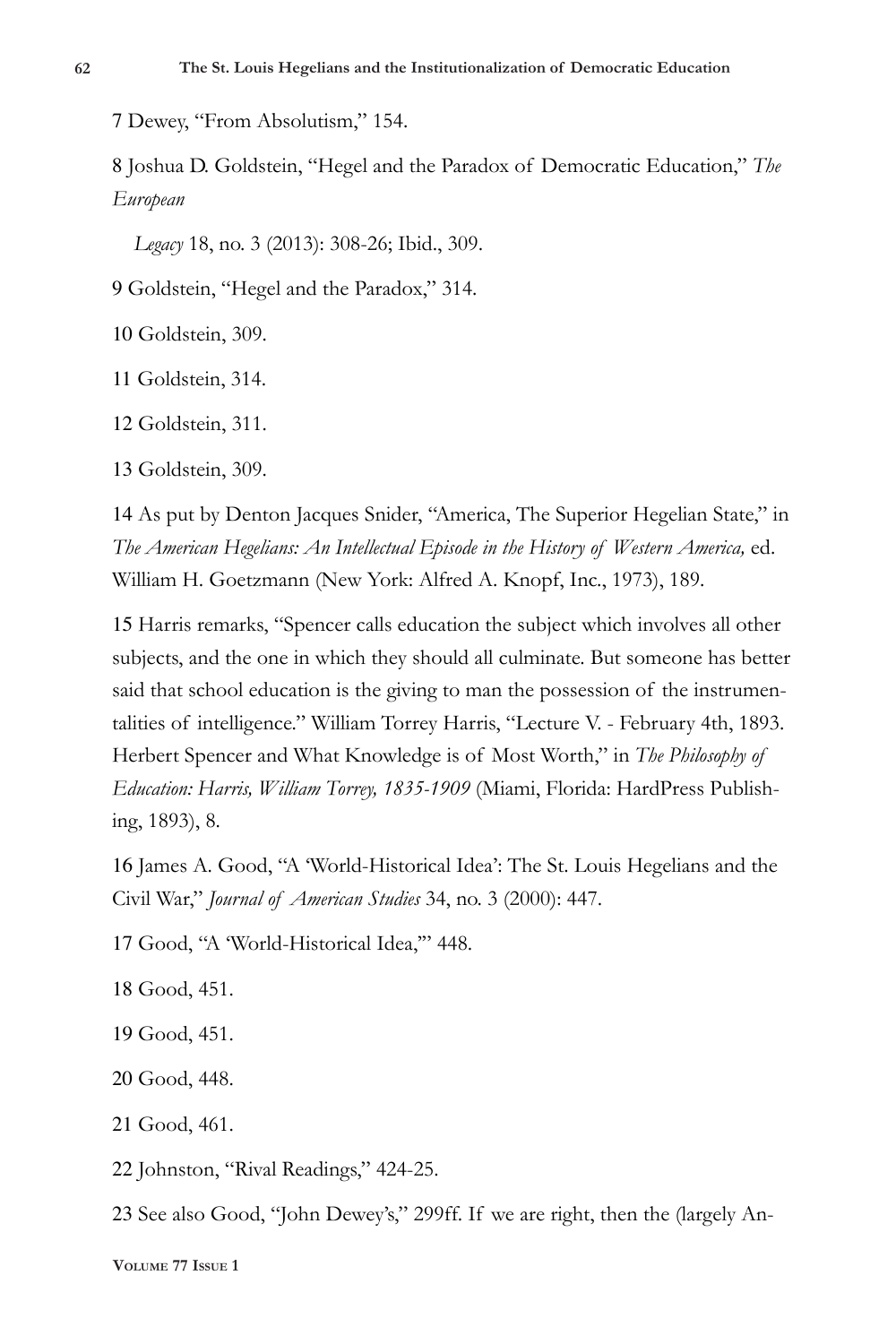glo) tradition of secularizing Hegel originates not with Dewey, but rather with the St. Louis Hegelians.

24 William Torrey Harris, "Preface," *Journal of Speculative Philosophy* 1 (1867); J. J. Chambliss, "William Torrey Harris' Philosophy of Education," *Paedagogica Historica* 5, no. 2 (1965): 326.

25 Compare Harris, "Lecture V.," 7-9, with Article III of John Dewey, "My Pedagogic Creed," in *The American Hegelians: An Intellectual Episode in the History of Western America,* ed. William H. Goetzmann (New York: Alfred A. Knopf, Inc., 1973), 317-318. In that lecture, Harris goes so far as to say that "[t]here was never a more unscientific book than Spencer's essay on education; for while he praises science, he does not apply it to education as it is and has been."

26 One can see a great commonality between Hegel's abstract theory of education with the pedagogical practices advocated by Fröebel, the founder of the kindergarten movement. Although contemporaries in time and overlapping in place (and despite having some acquaintances in common), it is unclear whether Hegel and Fröebel were directly aware of one another's work. In any event, Rogers's, *America's First Women Philosophers*, makes clear that at least one St. Louis Hegelian, Susan Blow, explicitly brought the thoughts of them both together in concrete practice. Indeed, it is also interesting that while the kindergarten movement was put down in Prussia as being potentially subversive, it eventually took root and flourished in America.

27 Allen W. Wood, "Hegel on Education," in *Philosophy as Education,* ed. Amélie O. Rorty (London: Routledge, 1998), 1-30.

28 Terry Pinkard, *German Philosophy 1760-1860: The Legacy of Idealism* (Cambridge, Massachusetts: Cambridge University Press, 2008), cited in Ari Kivela, "Toward a Modern Concept of Schooling: A Case Study on Hegel," *Educational Philosophy and Theory* 50, no. 1 (2018): 72-82.

29 Denton Jacques Snider, "The Public School and the Universal School," in *The American Hegelians: An Intellectual Episode in the History of Western America,* ed. William H. Goetzmann (New York: Alfred A. Knopf, Inc., 1973), 274.

30 Harris, "Lecture V.," 8-9.